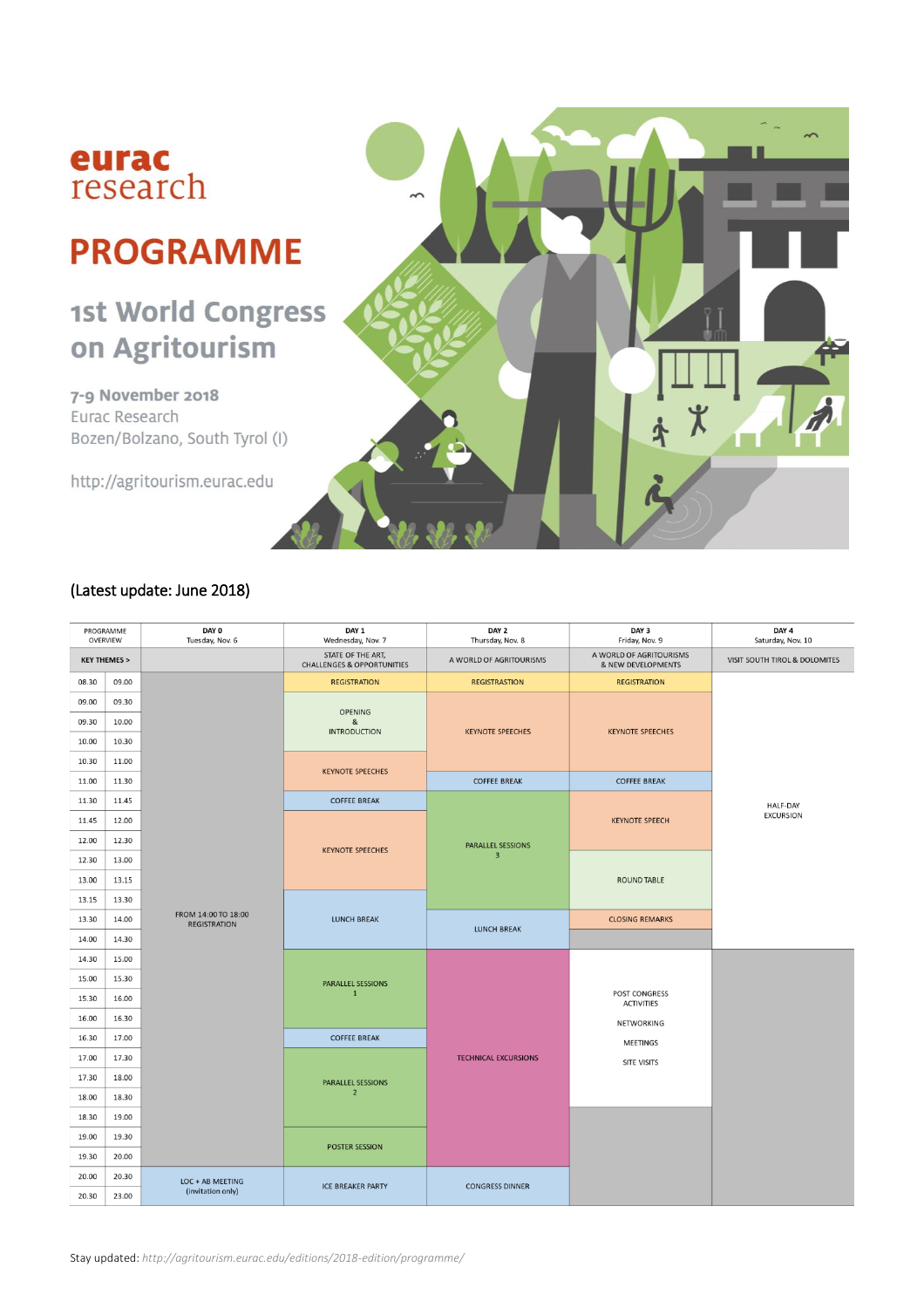

|                | DAY 1 - Wednesday, Nov. 7                                                                                                                                                     |            |
|----------------|-------------------------------------------------------------------------------------------------------------------------------------------------------------------------------|------------|
|                | AGRITOURISM: STATE OF THE ART, CHALLENGES & OPPORTUNITIES                                                                                                                     | Location   |
| 08:00          |                                                                                                                                                                               |            |
| 09:00          | Registration                                                                                                                                                                  | Foyer      |
| 09:00          | OPENING AND INTRODUCTION                                                                                                                                                      | Auditorium |
| 10:30          | Roland Psenner, President of Eurac Research                                                                                                                                   |            |
|                | Renzo Caramaschi, Mayor of the city of Bozen/Bolzano                                                                                                                          |            |
|                | Arno Kompatscher, President of the Autonomous Province of Bozen/Bolzano - South Tyrol                                                                                         |            |
|                | Herbert Dorfmann, Member of the European Parliament                                                                                                                           |            |
|                | Arnold Schuler, Provincial Councillor for Agriculture, Forestry, Civil Protection and Local Authorities                                                                       |            |
|                | Leo Tiefenthaler, President of the Famers' Association of South Tyrol, Italy                                                                                                  |            |
|                | Thomas Streifeneder, Head of the Institute for Regional Development, Eurac Research, Italy                                                                                    |            |
|                | Introductory speech: The 1st World Congress on Agritourism: An event to discuss developments,                                                                                 |            |
|                | challenges and innovations of a successful on-farm touristic offer                                                                                                            |            |
|                |                                                                                                                                                                               |            |
| 10:30          | KEYNOTES: The role and relevance of agritourism                                                                                                                               | Auditorium |
| 11:30          | What's Agritourism in Europe: overview and perspectives<br>Herbert Dorfmann, Member of the European Parliament                                                                |            |
|                | What's Agritourism in Europe: key data and facts<br>EC - DG Agriculture & Rural Development, Bruxelles                                                                        |            |
|                |                                                                                                                                                                               |            |
| 11:30<br>11:45 | <b>COFFEE BREAK</b>                                                                                                                                                           | Foyer      |
| 11:45          | KEYNOTES: The role and relevance of agritourism                                                                                                                               | Auditorium |
| 13.15          | Agriculture and Tourism - Relevance and Evidence<br>Christian Fischer, Professor, Free University of Bolzano/Bozen, Italy                                                     |            |
|                | Agritourism & Innovation<br>Hans Embacher, Managing Director, Farm Holidays Austria                                                                                           |            |
|                | The Agritourism sector in South Tyrol: success factors and challenges<br>Thomas Aichner, Head of Department - Innovation, Development e Marketing (IDM) Südtirol - Alto Adige |            |
|                |                                                                                                                                                                               |            |
| 13:50<br>14:30 | LUNCH BREAK                                                                                                                                                                   | Foyer      |
| 14:30          | <b>PARALLEL SESSIONS 1</b>                                                                                                                                                    |            |
| 16:30          | The enabling environment for agritouristic activities (S1-07/11)<br>Chair: Tor Arnesen, Senior Research Scientist, Eastern Norway Research Institute (ENRI), Norway           |            |
|                | Defining Agritourism comparing with other modes of Rural Tourism in Agricultural Areas<br>Rohana P. Mahaliyanaarachchi, Sabaragamuwa University of Sri Lanka, Sri Lanka       |            |
|                | Agritourism perceptions, cooperation and networks: Empirical evidence from Greece<br>Sofia Karampela, University of the Aegean, Greece                                        |            |
|                | Identifying and overcoming barriers to agritourism: perspectives from Australia<br>Michelle Thompson, Central Queensland University, Australia                                |            |
|                | Evolution of the agritourism in Italy in relation to regulatory sources<br>Maria Chiara Menaguale, Umbria Region, Italy                                                       |            |
|                | Analysing the ins and outs of agritourism in South Tyrol: a hedonic pricing approach<br>Guenter Schamel, Free University of Bozen/Bolzano, Italy                              |            |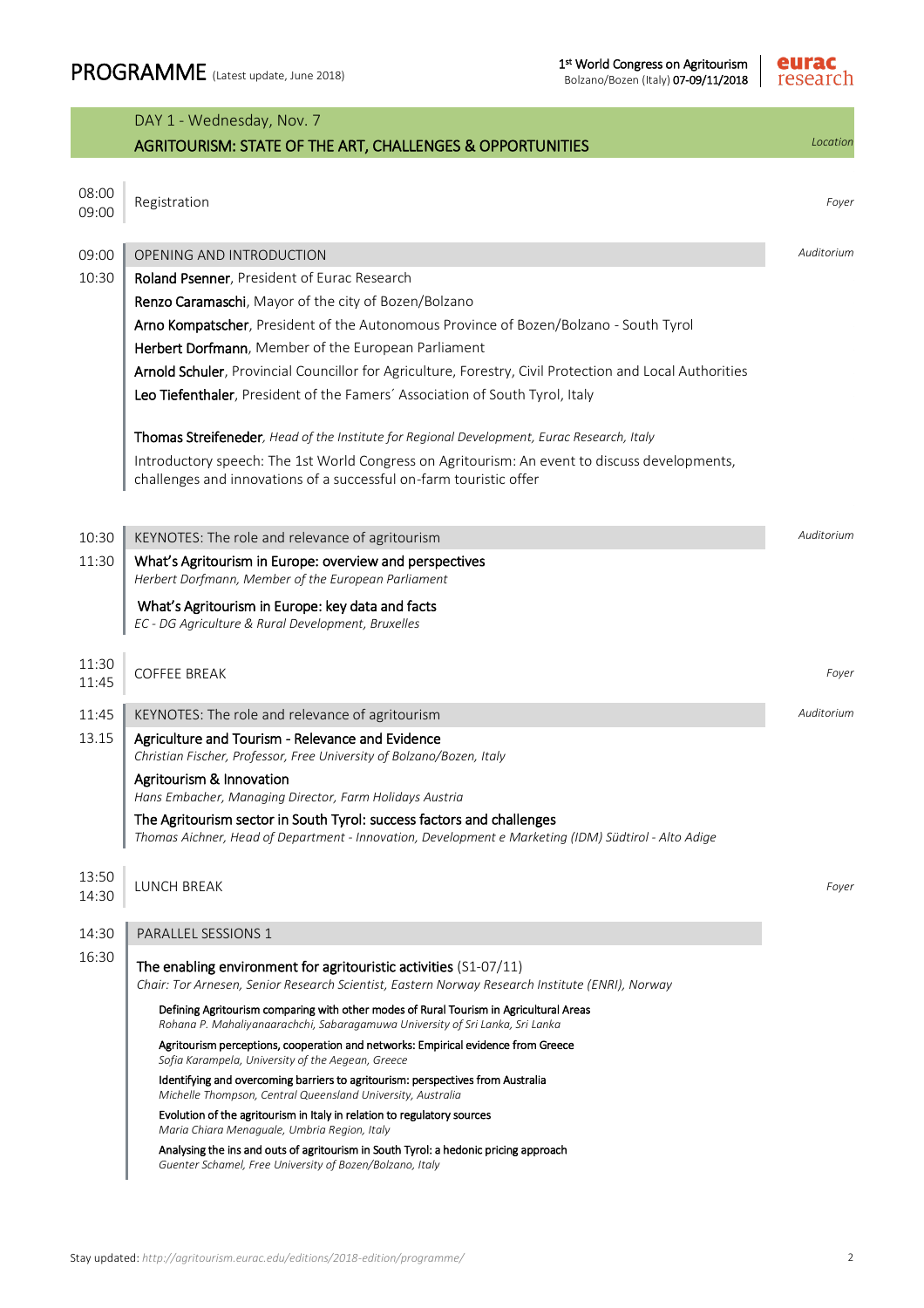## PROGRAMME (Latest update, June 2018)

I



Entrepreneurial challenges: Coping with sustainability (S2-07/11)

*Chair: Christian Fischer, Professor, Free University of Bolzano/Bozen, Italy*

Is agritourism a driver towards sustainable farming? Evidence from Italy

*Benedetto Rocchi, University of Florence, Italy*

Agritourism Entrepreneurship in the U.S.: key factors for success *Dori DeJong, Platte River Fort, U.S.A.*

Staging rural lifeworlds: a micro-level analysis of agritourism entrepreneurs in rural Bavaria *Stefan Kordel, University of Erlangen-Nuremberg, Germany*

The agritourism in protected natural areas: how can it contribute to the ecotourism? The case of the province of Cuneo (Italy)

*Federica Corrado, Politecnico di Torino, Italy*

From the resort to ecotourism and agritourism. The challenge in Wadi el Gemal National Park, Egypt.

*Johannes Girardi, Gorgonia Beach Resort, Wadi el Gemal National Park, Marsa Alam – Egypt*

#### The role of women on agritouristic farms

*Waltraud Ladurner Pixner, South Tyrolean women farmer's association*

#### Coping with challenges - new farming systems, quality strategies and social innovations (S3-07/11)

*Chair: Emilio Chiodo & Rita Salvatore, Professors, University of Teramo, Italy - ISLE Association, France*

 Agritourism, new farming and social innovation from an international perspective. Experiences and comparisons. *Emilio Chiodo, University of Teramo, Italy*

Agritourism, family farming and short supply chain of organic food in Brazil. The case study "Acolhida na Colônia" *Andrea Fantini, University of Teramo, Italy*

Education and training qualification in agritouristic farms: the case of Emilia Romagna Region *Rino Ghelfi, University of Bologna, Italy*

Agritourism initiatives in the context of challenges of continuous out-migration, comparative perspectives for the Alps and Chinese mountain regions

*Chen Yanying, Biji University, China*

The impact of agritourism on farm resilience. Evidence from the Ötztal Valley (Tyrol). *Rike Stotten, University of Innsbruck, Austria*

#### The contribution of agritourism for the future of rural areas (S4-07/11)

*Chair: Claudia Gil Arroyo, Professor, Universidad San Ignacio de Loyola, Peru*

 Evolution of Romanian agritourism and role of European Union subsidies in rural areas *Galluzzo Nicola, Associazione Studi Geografico-Economici delle Aree Rurali, Italy*

Feasibility of agritouristic activities in rural areas of San Quintín Valley, baja California, Mexico

*Alma Lourdes Camacho, Autonomous University of Baja California, Mexico*

Agritourism as stimulating, hindering, uniforming and empowering diversification strategy for rural areas: Evidences of a mix-mode concept in Slovenia

*Irma Potocnik Slavic, University of Ljubljana, Slovenia*

#### Agritourism as means for local sustainable development: a comparative case study of Acolhida da Colônia, Brazil, and Gallo Rosso, Italy

COFFEE BREAK *Foyer*

*Mikael Oliveira Linder, Free University of Bozen/Bolzano, Italy*

Determinants and motives for agritourism activities: A German case study *Manuela Meraner, University of Bonn, Germany*

#### Agritourism across the world: similarities and differences (S5-07/11)

*Chair: Daniela Tommasini, Professor, University of Lapland, Finland*

#### The Red Rooster agritourism model, South Tyrol

*Hans J. Kienzl, Red Rooster - Farm Holidays in South Tyrol, Farmers' Union of South Tyrol, Italy*

#### Agritourism in Zimbabwe: potential and opportunities

*Vincenzo Giaccio, University of Molise, Italy* Introducing the Concept of Agritourism in Bangladesh: A Case Study of AIUB IRPDT

*Abul Bashar Rahmatullah, American International University, Bangladesh*

Development opportunities of agritourism and perspective at Izmir (Turkey) surroundings *Füsun Baykal, Ege University, Turkey*

#### Welcome to farm: a survey on the potential development of agritourism in India *Hemanth Peesapati, University of Firenze, Italy*

Agritourism in Colombia: between tradition innovation for sustainability *Margarita Méndez, University of East Anglia, United Kingdom*

16:30 17:00 I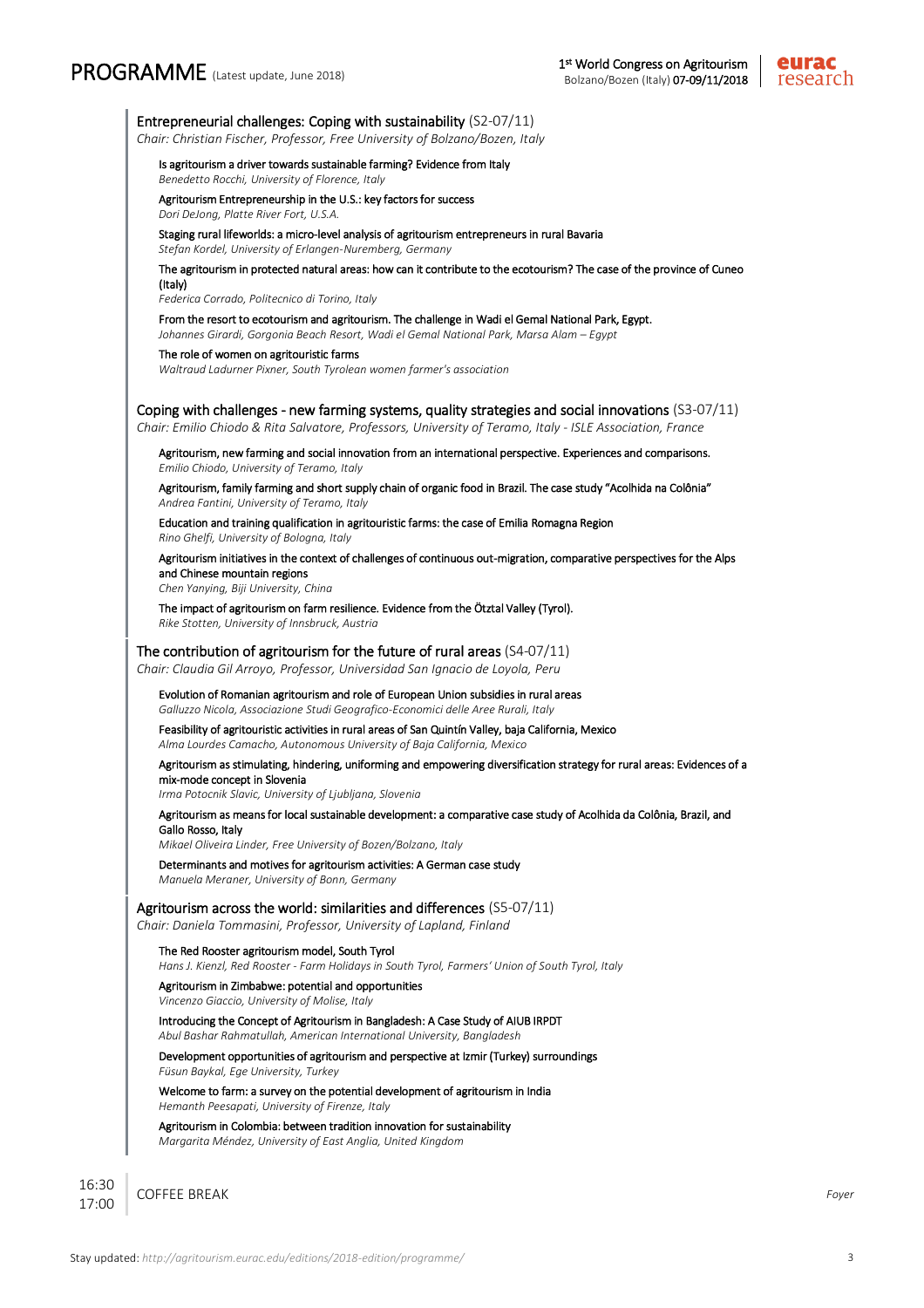

| 17:00 | <b>PARALLEL SESSIONS 2</b>                                                                                                                                                                                            |
|-------|-----------------------------------------------------------------------------------------------------------------------------------------------------------------------------------------------------------------------|
| 19:00 | New concepts and developments (S6-07/11)<br>Chair: Adriano Ciani, Professor, University of Perugia, Italy                                                                                                             |
|       | Indicators framework for agritourism sustainability assessment<br>Antonio Boggia, University of Perugia, Italy                                                                                                        |
|       | Agritourism: why characterize, defend and promote it in the world<br>Adriano Ciani, Biosphera Scientific and Cultural Association, Italy                                                                              |
|       | Role and Prospects of agritourism in sustainable development of rural territories<br>Mihály Vörös, Edutus University, Hungary                                                                                         |
|       | Neo-agritourism: an innovative formula for tourism in rural areas<br>Arturo Crosby, Forum Natura, Italy                                                                                                               |
|       | Food safety and hygienic design concept in agritouristic farms<br>Liviu Gaceu, Transilvania University, Romania                                                                                                       |
|       | Agritourism as a promotor of regional development (S7-07/11)<br>Chair: Emilio Chiodo & Rita Salvatore, Professors, University of Teramo, Italy - ISLE Association, France                                             |
|       | Agritourism and tourist offer in rural villages: a comparison between Italy and Argentina<br>Rita Salvatore, University of Teramo, Italy                                                                              |
|       | Food tourism; gastronomic tourism and culinary tourism in the UK<br>Jane Eastham, Harper Adams University, United Kingdom                                                                                             |
|       | <b>Agritourism and Culinary Trails</b><br>Lisa Chase, University of Vermont, U.S.A.                                                                                                                                   |
|       | Possibilities of slow downing the rural migration by introducing agritourism<br>Rohana P. Mahaliyanaarachchi, Sabaragamuwa University of Sri Lanka, Sri Lanka                                                         |
|       | The role of agritourism in promoting active and healthy ageing: a new social tourism perspective for Europe<br>Matteo Rivezzi, University of Foggia, Italy                                                            |
|       | Social capital as a critical success factor for culinary trails: a socio-cultural perspective of rural producer communities in<br>Victoria (Australia)<br>Lukas Worth, Monash University, Australia                   |
|       | Agritourism to boost the future of rural areas (S8-07/11)<br>Chair: Ciervo Margherita, Professor, University of Foggia, Italy                                                                                         |
|       | Rural tourism communication on official tourism websites<br>Noémi Kulcsár, Budapest Metropolitan University, Hungary                                                                                                  |
|       | Tourist perception of agritourism in Fiji<br>Chetan Shah, The University of the South Pacific, Fiji                                                                                                                   |
|       | Agritourism and cultural tourism - unlocking the economic potential in rural areas<br>Karin Drda-Kühn, Kultur und Arbeit e.V., Germany                                                                                |
|       | Agritourism Models in Asia for Development of Rural Enterprise<br>Shaikh Tanveer Hossain, Asian Productivity Organization, Japan                                                                                      |
|       | Agritourism as a vehicle for facilitating youth involvement in agriculture and the green economy for enhanced rural<br>development.                                                                                   |
|       | Felix Kwabena Donkor, University of the Witwaterstrand-Johannesburg, South Africa<br><b>Educational Agritourism</b><br>Pier Mozzi Muretto, Co-owner Agritourismo Alagna, Italy & Rennen Zunder, Urban Designer, Italy |
|       | Reframing agritourism through Indigenous Perspectives (S9-07/11)<br>Chair: Leah Joyner, Professor, University of Utah, U.S.A. - Blanca Yaqüe, Professor, Universidad de Córdoba, España                               |
|       | Proposal of a value chain for agritouristic destinations<br>Luis Alberto Morales Zamorano, Autonomous University of Baja California, Mexico                                                                           |
|       | Organic green tea as a means of agritourism -an indigenous knowledge perspective of Assam: India<br>Niranjan Das, Tezpur University, India                                                                            |
|       | Roles of NPO in community-based rural tourism: evidence from Japan<br>Yasuo Ohe, Chiba University, Japan                                                                                                              |
|       | Agritourism the Amazon? An indigenous food system approach<br>Salomé Aramburo Calle, National Natural Parks of Colombia, Colombia                                                                                     |
|       | Analysing the role of agritourism on the local development. The case of Central Italy<br>Mastronardi Luigi, University of Molise, Italy                                                                               |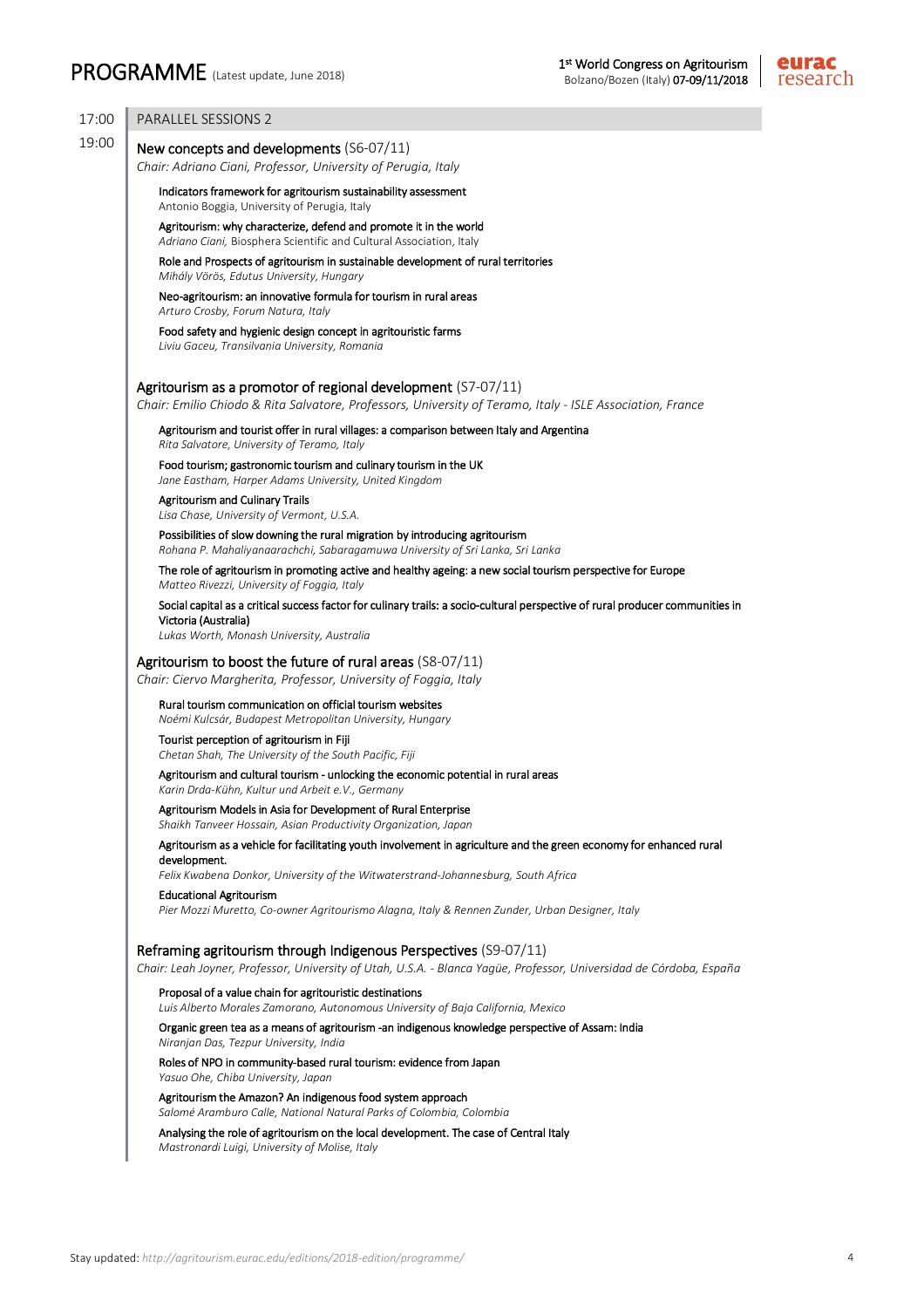## PROGRAMME (Latest update, June 2018)



 Rural areas and multifunctional services for improving quality of life (S10-07/11) *Chair: Mariantonietta Fiore, Professor, University of Foggia, Italy* Personalized and functional foods for elderly people: a new path for multifunctional agriculture *Fedele Colantuono, University of Foggia, Italy* How a centre for persons with slight disabilities contributes to improving quality of life: based on the example of Höch *Sigrid Kroismayr, Club of Vienna, Austria* Enhancing multifunctionality in the agritourism: some results from the PROMETEA project *Fabio Madau, University of Sassari, Italy* Using private-public partnerships to develop sustainable agro-tourism: the Sao Tomé and Principe case-study *Maccari Michele, Italy* Agritourism: a guided opportunity for diversification and multi-functionality of the farm *Sofia Cei, Emilia-Romagna Region, Italy* 19:00 POSTER SESSION *Foyer* 20:00 *Chair: Organising Committee & Advisory Board* Agritourism, the Creative Class, and Emergent Farmers in the USA *R. David Lamie (Clemson University, U.S.A.)* Developing a Conceptual Framework *Lisa Chase (University of Vermont, U.S.A.)* Important opportunity for agriculture-tourism relation: "Seed Exchange Project" in Turkey *Durmus Seval, Gökçe Pekmezci, Mete Uğraş, Özlem Şahin (Ege University, Turkey)* Agritourism in Franconian Forest - an example for a regional network on rural development *Klaus Schaumberg (Agrotourism Franconian Forest, Germany)* Rural re-resourcing: Agritourism and the adaptive re-use of historic farm buildings *Mike Mackay (Lincoln University, New Zealand), Harvey Perkins (University of Auckland, New Zealand), Tracy Nelson (AgResearch, New Zealand)* Sandwind and its agro-environmental and social impact *Hassini Noureddine, University of Mostaganem, Algeria* Study regarding the agritourism polyvalence of rural area from southern Dobrogea, Romania *Marius Popescu - Romulus Gruia - Liviu Gaceu - Angela Marculescu, Transilvania University, Romania* The current state of agritourism in Vietnam *Trinh Thi Thu Thao, Auckland University of Technology, New Zeland*

20:00 | ICE BREAKER PARTY

*Eurac Research, Viale Druso 1, Bolzano/Bozen*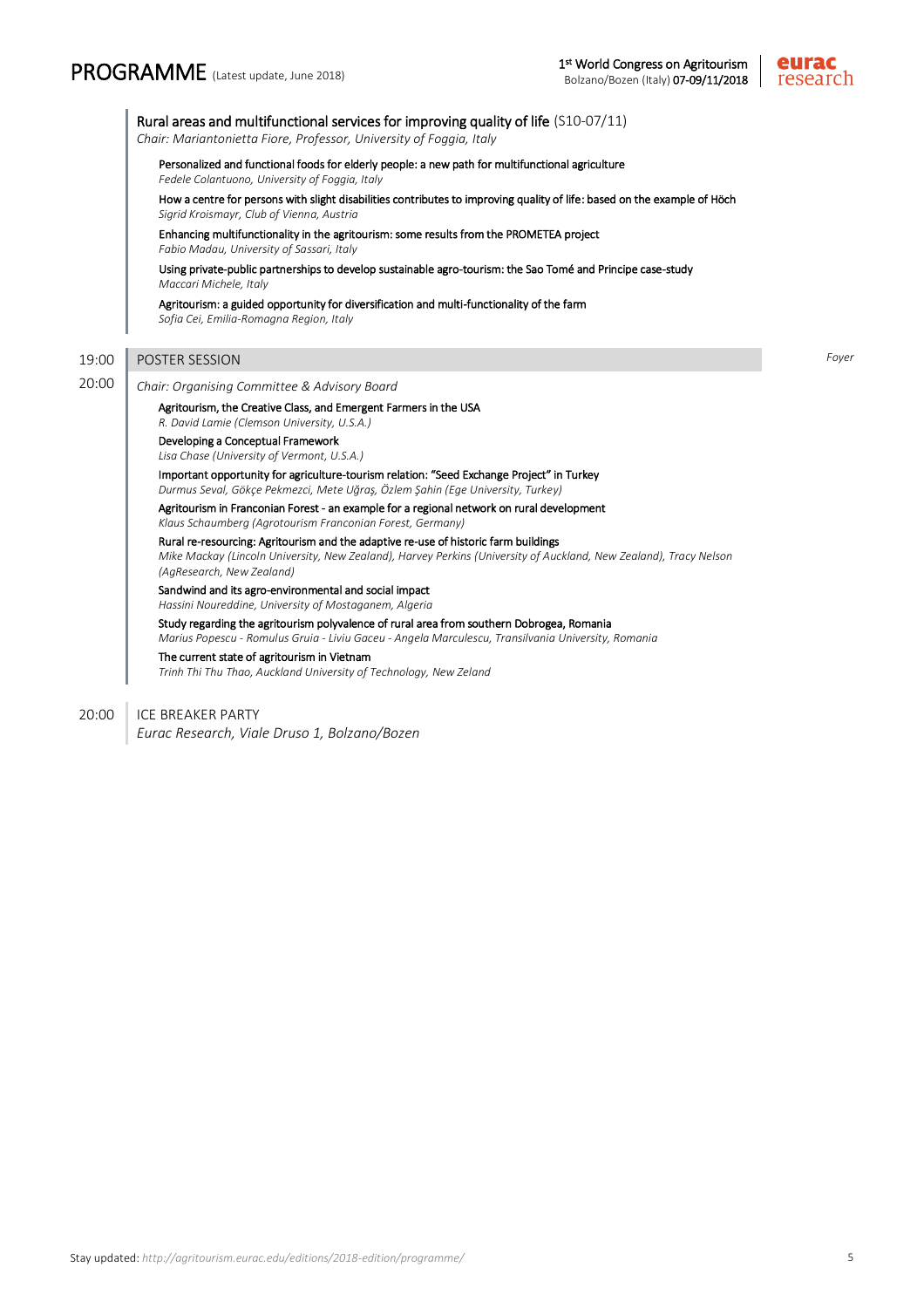

|                | DAY 2 - Thursday, Nov. 8                                                                                                                                                                                     |            |
|----------------|--------------------------------------------------------------------------------------------------------------------------------------------------------------------------------------------------------------|------------|
|                | <b>AGRITOURISM IN THE WORLD</b>                                                                                                                                                                              | Location   |
| 08:30<br>09:00 | Registration                                                                                                                                                                                                 |            |
| 09:00          | KEYNOTE: Agritourism in the world (1)                                                                                                                                                                        | Auditorium |
| 11:00          | Agritourism in the Northern Lands of the World<br>Daniela Tommasini, Professor, University of Lapland, Finland                                                                                               |            |
|                | Agritourism in India<br>Pandurang Taware, Head, Agri Tourism Development Organization, India                                                                                                                 |            |
|                | Agritourism in Africa<br>Jacqui Taylor, Head, Agritourismus South Africa                                                                                                                                     |            |
|                | Agritourism in the brazilian rural universe<br>Karina Toledo Solha, Professor, University of São Paulo, Brazil                                                                                               |            |
| 11:00<br>11:30 | <b>COFFEE BREAK</b>                                                                                                                                                                                          | Foyer      |
| 11:30          | <b>PARALLEL SESSIONS 3</b>                                                                                                                                                                                   |            |
| 13:30          | Agritourism - a global phenomenon (S11-08/11)<br>Chair: Adriano Ciani, Professor, University of Perugia, Italy                                                                                               |            |
|                | Agritourism in the warm heart of Africa, Malawi<br>Fidelis Chasukwa Mgowa, Mazizi Agritourism Farm, Malawi                                                                                                   |            |
|                | Agritourism in Austria<br>Erika Quendler, Federal Institute of Agricultural Economics, Austria                                                                                                               |            |
|                | Potentials for Agritourism Development in Nepal: A case study of Phikuri Village<br>Kumar Bhatta, Tokyo University of Agriculture, Japan                                                                     |            |
|                | Is Agritourism a driver of local rural development? An analysis in the area of the Gargano National Park<br>Pasquale Pazienza, University of Foggia, Italy                                                   |            |
|                | Cooperation to upgrade agritourism and regional products in Lithuania<br>Asta Raupeliene, Aleksandras Stulginskis University, Lithuania                                                                      |            |
|                | Scottish Agritourism<br>Caroline Millar, Go-Rural, Scotland, United Kingdom                                                                                                                                  |            |
|                | The variety of agritouristic activities - selected trends and good practices from Asia (S12-08/11)<br>Chair: Thomas Dax, Deputy Director, Federal Institute for Less-Favoured and Mountainous Areas, Germany |            |
|                | Agritourism in Japan: the case study of Wazuka in Kyoto<br>Midori Goso, Teikyo University, Japan                                                                                                             |            |
|                | Study on agritourism development in Maharashtra: understanding sustainable model<br>Girish Mude, MIT School of Management, India                                                                             |            |
|                | Development situations and trends of the leisure agriculture of Hebei Province, China<br>Mu Xingzeng, Hebei Academy of Social Sciences, China                                                                |            |
|                | Culi-Agritourism trail in the east of Thailand<br>Natthakan Pruksorranan, Burapha University, Thailand                                                                                                       |            |
|                | An application of three levels of sustainability (TLS) theory into the agritourism development: a case of Kunyu<br>Mountain in Shandong, China<br>Zhou Shenghan, China                                       |            |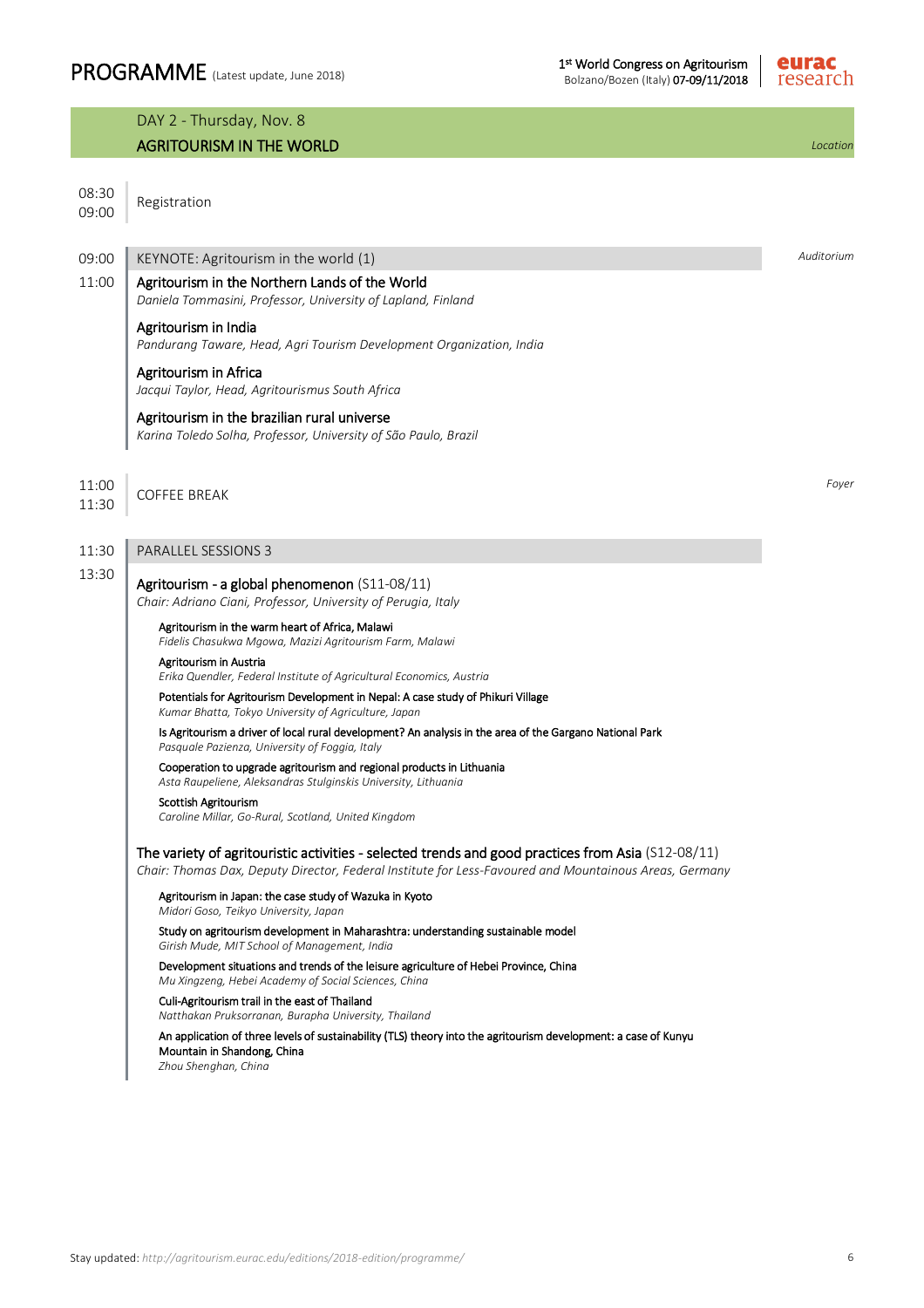

| Analysis of the agricultural and rural tourism situation in the north-east region of Romania<br>Maria, Stoian, University of Agronomic Sciences and Veterinary Medicine of Bucharest, Romania                       |  |
|---------------------------------------------------------------------------------------------------------------------------------------------------------------------------------------------------------------------|--|
| The regeneration of rural and regional towns in the South Island of New Zealand: the important and growing role of<br>agritourism<br>Harvey Perkins, People and Place                                               |  |
| Agri Tourism as a sustainable adaptation option for climate change in Sri Lanka<br>Rohana P. Mahaliyanaarachchi, Sabaragamuwa University of Sri Lanka, Sri Lanka                                                    |  |
| Rural landscapes, cultural heritage and agritourism: a comparative analysis of the Atherton Tablelands and the foothills<br>of central Venice inland<br>Bruce Prideaux, Central Queensland University, Australia    |  |
| Complex tourism products as tools for rural development: a case study from Eastern Hungary<br>Katalin Csobán, University of Debrecen, Hungary                                                                       |  |
| The SC Rural Program and the dynamization of agrotourism in Santa Catarina state, Brazil<br>Thaise Costa Guzzatti, Federal University of Santa Catarina, Brazil                                                     |  |
| Agritourism in mountain areas: Development, from traditions to the future challenge (S14-08/11)<br>Chair: Romulus Gruia, Professor, Transilvania University, Romania                                                |  |
| Community-based tourism as a chance to enhance sustainable tourism approaches - nurturing agritourism strategies in<br>mountain regions of Georgia<br>Lela Khartishvili, Tbilisi State University, Georgia          |  |
| Comparative analysis of touristic polyvalence in two types of rural areas: mountain and plateau landscape<br>Marius Popescu, Transilvania University, Romania                                                       |  |
| Extraction of valuable bio-compounds from vegetal products, an efficient method for valorization of biodiversity in<br>agritourism<br>Damianova Stanka, University of Ruse, Bulgaria                                |  |
| Optimizing the management of mountain agritouristic boarding house by waste valorising and recycling<br>Gabriel Florescu, S.C.Aro-Palace S.A., Romania                                                              |  |
| Complementary Effects of Agricultural Tourism and Tourist Destination Brand in Natural Scenic Areas, Comparative<br>Findings from Mountain Case studies in China and Europe<br>Yanying Chen, Biji University, China |  |
| Agritourism and local products (S15-08/11)                                                                                                                                                                          |  |
| Chair: Ágnes Szabó-Diószeghy, Eötvös Loránd University, Hungary                                                                                                                                                     |  |
| Traditions for beer drinking in Norway, an underexploited resource in agritourism<br>Hans Olav Bråtå, Eastern Norway Research Institute, Norway                                                                     |  |
| Who pays my dinner? Comparison of small scale food production externality-regimes<br>Bela Kuslits, Corvinus University Budapest, Hungary                                                                            |  |
| Role of micro-level agrarian production in local tourism - A settlement-level statistical analysis<br>Gergely Horzsa, Corvinus University Budapest, Hungary                                                         |  |
| Food safety and hygienic design concept in agritouristic farms<br>Liviu Gaceu, Transilvania University, Romania                                                                                                     |  |
| The winemakers' society - wine-tourism and its socio-economic effects in two Central European wine-regions<br>Gusztav Nemes, Hungarian Academy of Sciences, Hungary                                                 |  |
| Gastronomy and its influence on Italian travellers' holiday decisions<br>Garibaldi, Roberta, University of Bergamo, Italy                                                                                           |  |
| LUNCH BREAK                                                                                                                                                                                                         |  |
| TECHNICAL EXCURSIONS TO GOOD PRACTICES OF AGRITOURISM IN SOUTH TYROL                                                                                                                                                |  |
|                                                                                                                                                                                                                     |  |

20:00 CONGRESS DINNER

*Castel Herrnhof, Caldaro (BZ)*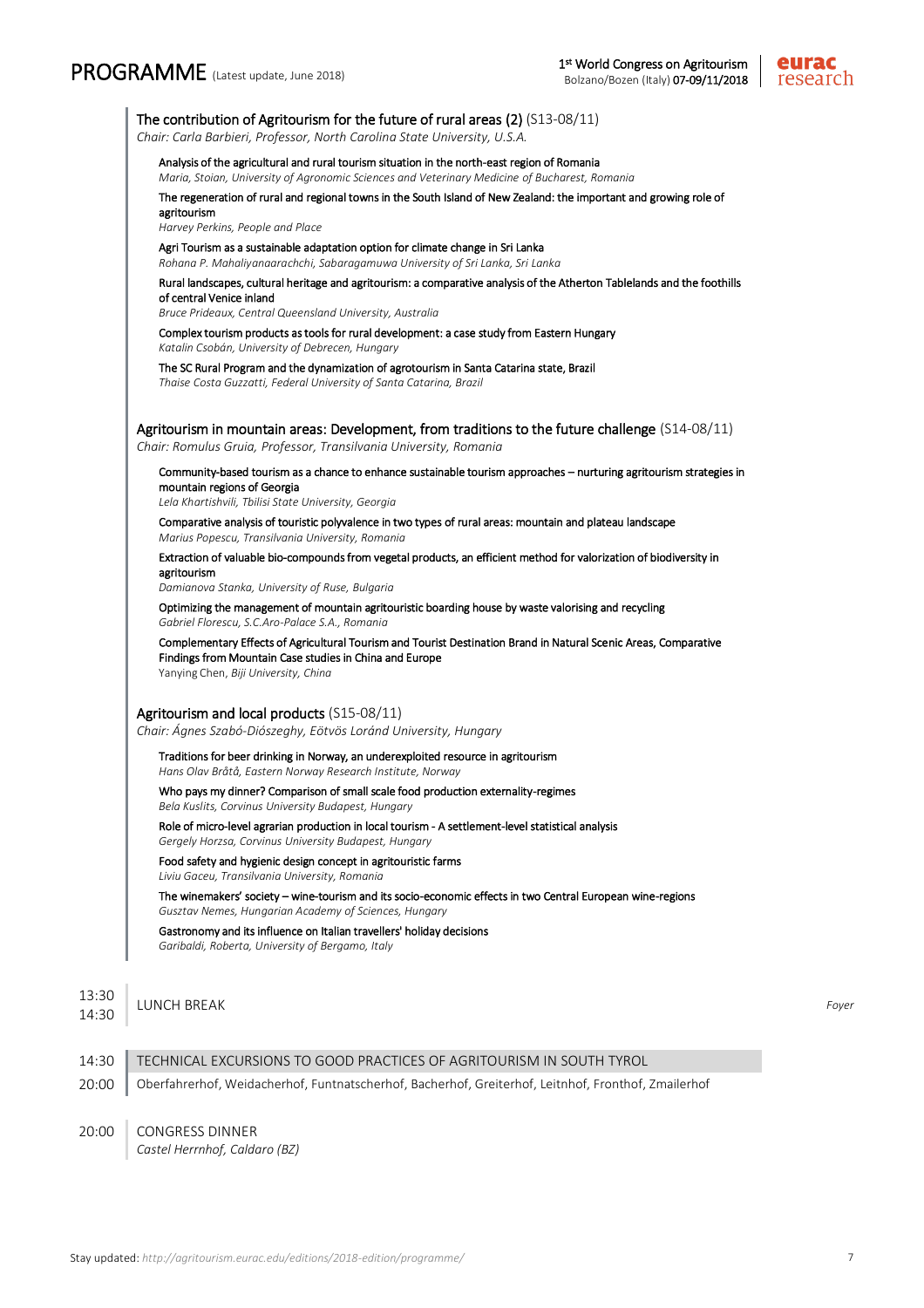

|                | DAY 3 - Friday, Nov. 9                                                                                                       |            |
|----------------|------------------------------------------------------------------------------------------------------------------------------|------------|
|                | <b>AGRITOURISMS: INTERNATIONAL DEVELOPMENTS</b>                                                                              | Location   |
| 08:30<br>09:00 | Registration                                                                                                                 | Foyer      |
| 09:00          | KEYNOTES: Agritourism in the world (2)                                                                                       | Auditorium |
| 11:00          | Italy, the Agritourism Homeland between diversity and excellence                                                             |            |
|                | Agritourism in USA & Canada: What We Know and Don't Ye<br>Carla Barbieri, Professor, North Carolina State University, U.S.A. |            |
|                | Agritourism in China<br>Mu Xingzeng, Head of Hebei Academy of Social Sciences, China                                         |            |
|                | Agritourism in the isles<br>Marie Venus Q. Tan, Regional Director, Philippines Department of Tourism, Philippines            |            |
| 11:00<br>11:30 | <b>COFFEE BREAK</b>                                                                                                          | Foyer      |
| 11:30          | KEYNOTES: The marketing of agritourism                                                                                       | Auditorium |
| 12:30          | The point of view of sectoral magazines<br>Hansjörg Falz, Editor-in-chief, Merian, Germany                                   |            |
|                | Overview on labels and quality schemes for agritourism                                                                       |            |
| 12:30          | <b>ROUND TABLE</b>                                                                                                           |            |
| 13:30          | <b>QUALITY LABELS TO PROMOTE AGRITOURISM</b>                                                                                 |            |
|                | Chair: Pier Paolo Mariotti, Head of the Meeting and Management Department, Eurac Research, Italy                             |            |
| 13:30          | CLOSING REMARKS AND FINAL WRAP UP                                                                                            | Auditorium |
| 14:00          | Advisory Board of the Congress                                                                                               |            |
|                | Main results of the 1 <sup>st</sup> World Congress on Agritourism                                                            |            |